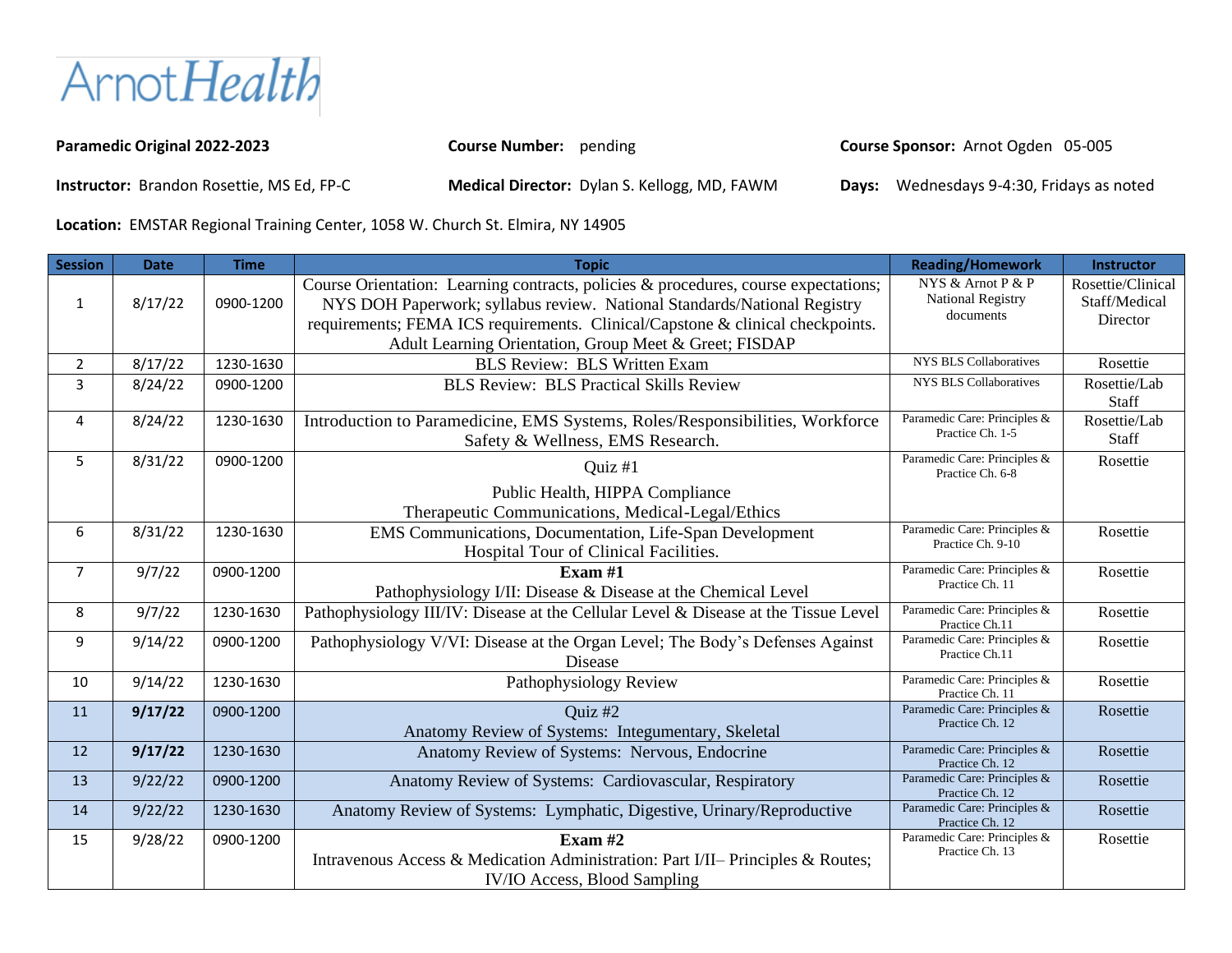| 16 | 9/28/22  | 1230-1630                | Intravenous Access & Medication Administration: Part III – Medication<br><b>Mathematics</b>             | Paramedic Care: Principles &<br>Practice Ch.13             | Rosettie              |
|----|----------|--------------------------|---------------------------------------------------------------------------------------------------------|------------------------------------------------------------|-----------------------|
| 17 | 10/5/22  | $\overline{0}900 - 1200$ | Intravenous Access & Medication Administration: Lab                                                     | Paramedic Care: Principles &<br>Practice Ch.13             | Rosettie/Lab<br>Staff |
| 18 | 10/5/22  | 1230-1630                | Intravenous Access & Medication Administration: Lab                                                     | Paramedic Care: Principles &<br>Practice Ch.13             | Rosettie/Lab<br>Staff |
| 19 | 10/12/22 | 0900-1200                | Intravenous Access & Medication Administration: Lab                                                     | Paramedic Care: Principles &<br>Practice Ch.13             | Rosettie/Lab<br>Staff |
| 20 | 10/12/22 | 1230-1630                | Intravenous Access & Medication Administration: Lab                                                     | Paramedic Care: Principles &<br>Practice Ch.13             | Rosettie/Lab<br>Staff |
| 22 | 10/15/22 | 0900-1200                | Quiz #3<br>Emergency Pharmacology: General, Legal, Research<br>Cardiovascular & Respiratory Medications | Paramedic Care: Principles &<br>Practice Ch.14             | Rosettie              |
| 22 | 10/15/22 | 1230-1630                | Emergency Pharmacology: GI, Endocrine, Infectious Diseases Medications                                  | Paramedic Care: Principles &<br>Practice Ch.14             | Rosettie              |
| 23 | 10/19/22 | 0900-1200                | Exam $#3$<br>Airway Management & Ventilation: Anatomy/Physiology & Assessment                           | Paramedic Care: Principles &<br>Practice Ch.15             | Rosettie              |
| 24 | 10/19/22 | 1230-1630                | Airway Management & Ventilation: Basic Airway & Ventilation                                             | Paramedic Care: Principles &<br>Practice Ch.15             | Rosettie              |
| 25 | 10/26/22 | 0900-1200                | Airway Management & Ventilation: Basic Airway & Ventilation - Lab                                       | Paramedic Care: Principles &<br>Practice Ch.15             | Rosettie/Lab<br>Staff |
| 26 | 10/26/22 | 1230-1630                | Advanced Airway Management & Ventilation                                                                | Paramedic Care: Principles &                               |                       |
|    |          |                          |                                                                                                         | Practice Ch.15                                             |                       |
|    | 11/2/22  |                          | No Class                                                                                                |                                                            |                       |
| 27 | 11/9/22  | 0900-1200                | Advanced Airway Management & Ventilation - Lab                                                          | Paramedic Care: Principles &<br>Practice Ch.15             | Rosettie/Lab<br>Staff |
| 28 | 11/9/22  | 1230-1630                | Advanced Airway Management & Ventilation - Lab                                                          | Paramedic Care: Principles &<br>Practice Ch.15             | Rosettie/Lab<br>Staff |
| 29 | 11/16/22 | 0900-1200                | Exam #4<br>Patient Assessment & Assessment Lab                                                          | Paramedic Care: Principles &<br>Practice Volume II Ch. 1-6 | Rosettie              |
| 30 | 11/16/22 | 1230-1630                | Patient Assessment & Assessment Lab                                                                     | Paramedic Care: Principles &<br>Practice Volume II Ch. 1-6 | Rosettie              |
|    | 11/23/22 |                          | No Class - Thanksgiving Break                                                                           |                                                            |                       |
| 31 | 11/30/22 | 0900-1200                | Cardiology: Anatomy & Physiology                                                                        | Paramedic Care: Principles &<br>Practice Volume III Ch. 2  | Rosettie              |
| 32 | 11/30/22 | 1230-1630                | Cardiology: Anatomy & Physiology - Lab                                                                  | Paramedic Care: Principles &<br>Practice Volume III Ch. 2  | Rosettie/Lab<br>Staff |
| 33 | 12/7/22  | 0900-1200                | Quiz #4<br>Cardiology: Monitoring & Arrhythmias; Sinus & Atrial Rhythms                                 | Paramedic Care: Principles &<br>Practice Volume III Ch. 2  | Rosettie              |
| 34 | 12/7/22  | 1230-1630                | Cardiology: AV Blocks & Ventricular Rhythms; Junctional & Paced Rhythms                                 | Paramedic Care: Principles &<br>Practice Volume III Ch. 2  | Rosettie              |
| 35 | 12/14/22 | 0900-1200                | Quiz #5<br>Cardiology: Assessment & Management of Cardiovascular Emergencies                            | Paramedic Care: Principles &<br>Practice Volume III Ch. 2  | Rosettie              |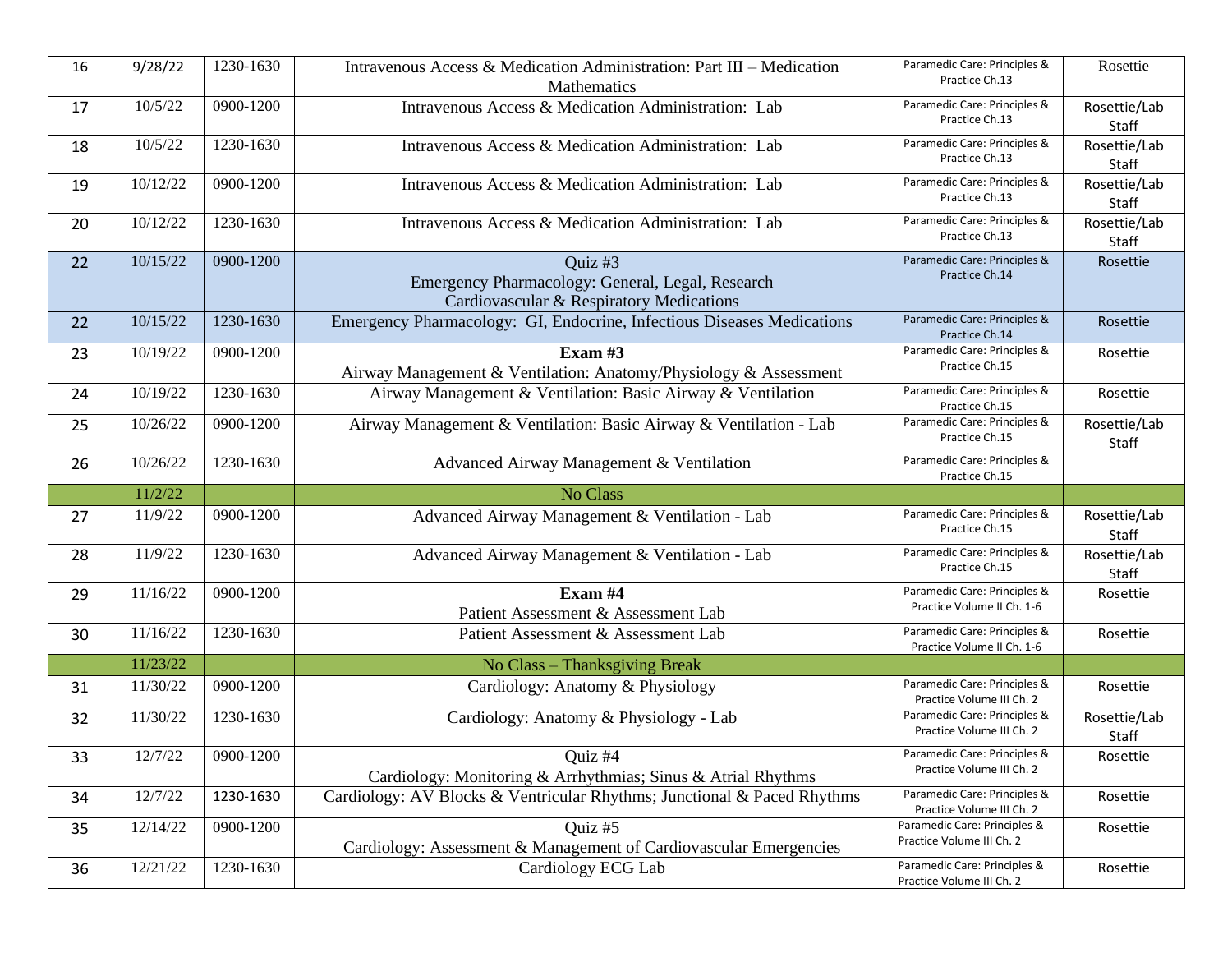|    | 12/22/22         | 0900-1630 | <b>Cardiology Make Up- As Needed</b>                                  |                                                           |                       |
|----|------------------|-----------|-----------------------------------------------------------------------|-----------------------------------------------------------|-----------------------|
|    | 12/28/22         |           | <b>Holiday Break</b>                                                  |                                                           |                       |
| 37 | 1/4/23           | 0900-1200 | Cardiology: 12 Lead Interpretation                                    | Paramedic Care: Principles &<br>Practice Volume III Ch 2  | Rosettie              |
| 38 | 1/4/23           | 1230-1630 | Cardiology: 12 Lead Interpretation                                    |                                                           | Rosettie/Lab<br>Staff |
| 39 | 1/6/23<br>Friday | 0900-1200 | Cardiology: 12 Lead Interpretation                                    | 12 Lead ECG for Acute &<br><b>Critical Care Provider</b>  | Rosettie/Lab<br>Staff |
| 40 | 1/6/23<br>Friday | 1230-1630 | Cardiology: 12 Lead Interpretation                                    | 12 Lead ECG for Acute &<br><b>Critical Care Provider</b>  | Rosettie/Lab<br>Staff |
| 41 | 1/11/23          | 0900-1200 | Cardiology: Assessment & Management Lab                               | Paramedic Care: Principles &<br>Practice Volume III Ch 2  | Rosettie/Lab<br>Staff |
| 42 | 1/11/23          | 1230-1630 | Cardiology: Assessment & Management Lab                               | Paramedic Care: Principles &<br>Practice Volume III Ch 2  | Rosettie/Lab<br>Staff |
|    | 1/14/23          | 0900-1200 | Cardiology Review - Online                                            |                                                           |                       |
| 43 | 1/18/23          | 0900-1200 | <b>Exam #5 Cardiology</b><br><b>Semester I Review</b>                 | Paramedic Care: Principles &<br>Practice Volume III Ch 2  | Rosettie/Lab<br>Staff |
| 44 | 1/18/23          | 1230-1630 | <b>Semester I Review</b>                                              | 12 Lead ECG for Acute &<br><b>Critical Care Provider</b>  | Rosettie              |
| 45 | 1/25/23          | 0900-1200 | <b>End Semester I - Cumulative Mid-Term Exam</b>                      | Paramedic Care: Principles &<br>Practice Volume III Ch 2  | Rosettie              |
| 46 | 1/25/23          | 1230-1630 | <b>AHA CPR Recertification</b><br><b>END OF SEMESTER I</b>            | <b>AHA BLS Manual</b>                                     | Rosettie              |
|    | 2/1/23           |           | <b>Semester Break</b>                                                 |                                                           | Rosettie              |
| 47 | 2/8/23           | 0900-1200 | <b>Semester II</b><br><b>AHA ACLS</b>                                 | <b>AHA ACLS</b>                                           | Rosettie              |
| 48 | 2/8/23           | 1230-1630 | <b>AHA ACLS</b>                                                       | <b>AHA ACLS</b>                                           | Rosettie/Lab<br>Staff |
| 49 | 2/17/23          | 0900-1200 | <b>AHA ACLS</b>                                                       | <b>AHA ACLS</b>                                           | Rosettie/Lab<br>Staff |
| 50 | 2/17/23          | 1230-1630 | <b>AHA ACLS</b>                                                       | AHA ACLS                                                  | Rosettie/Lab<br>Staff |
| 51 | 2/24/23          | 0900-1200 | <b>AHA ACLS - Review</b>                                              | AHA ACLS                                                  |                       |
| 52 | 2/24/23          | 1230-1630 | AHA ACLS Written & Practical                                          | <b>AHA ACLS</b>                                           |                       |
| 53 | 3/1/23           | 0900-1200 | Medical: Pulmonology - Anatomy & Pathophysiology                      | Paramedic Care: Principles &<br>Practice Volume III Ch. 1 | Rosettie              |
| 54 | 3/1/23           | 1230-1630 | Medical: Pulmonology - Assessment & Management                        | Paramedic Care: Principles &<br>Practice Volume III Ch. 1 | Rosettie              |
| 55 | 3/8/23           | 0900-1200 | Medical: Pulmonology - Lab                                            | Paramedic Care: Principles &<br>Practice Volume III Ch. 1 | Rosettie/Lab<br>Staff |
| 56 | 3/8/23           | 1230-1630 | Quiz #6<br>Medical: Neurology - Anatomy & Pathophysiology, Management | Paramedic Care: Principles &<br>Practice Volume III Ch. 3 | Rosettie              |
|    |                  |           |                                                                       |                                                           |                       |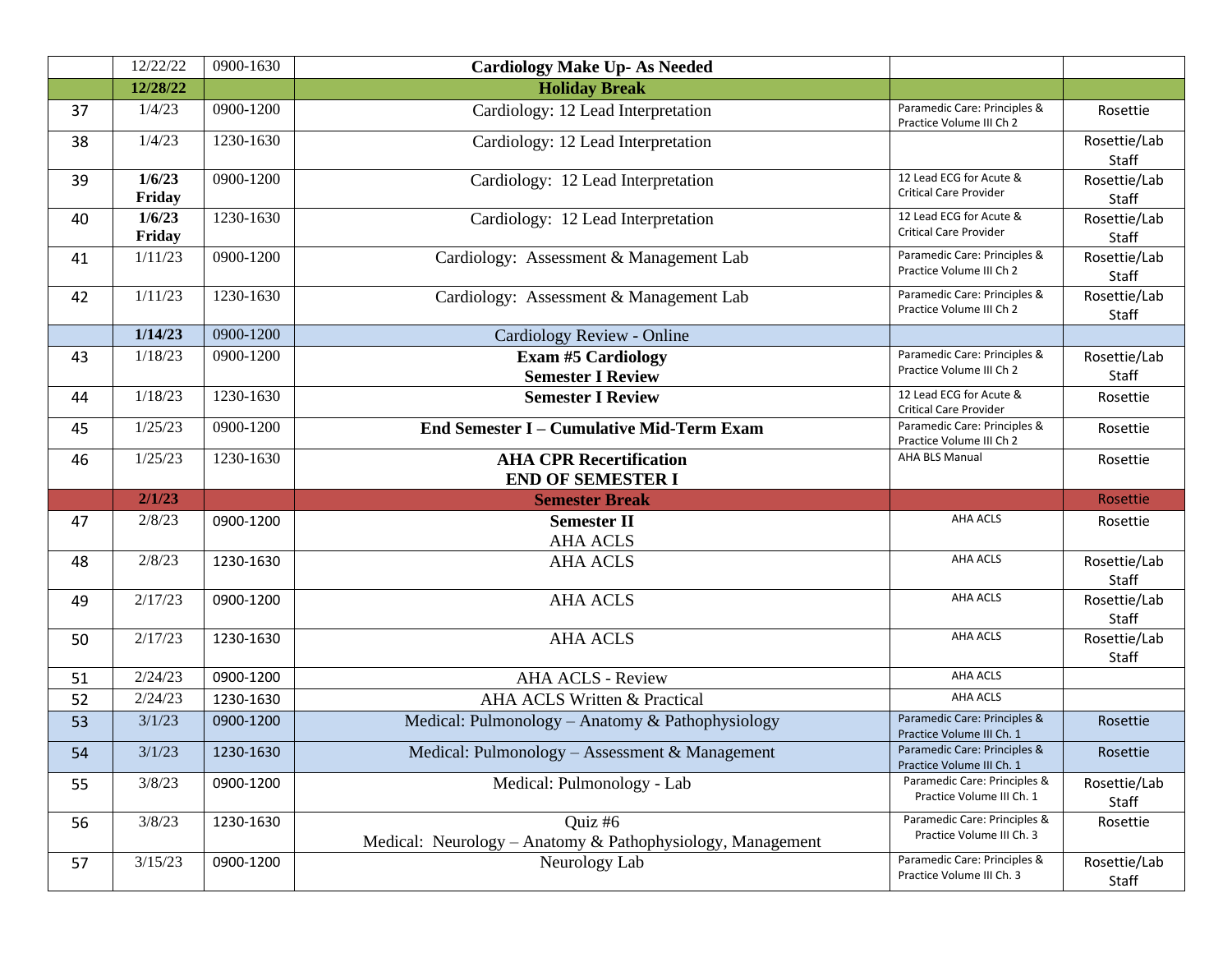| 58 | 3/15/23    | 1230-1630  | Medical: Endocrinology/Immunology/Gastroenterology                     | Paramedic Care: Principles &                                   | Rosettie              |
|----|------------|------------|------------------------------------------------------------------------|----------------------------------------------------------------|-----------------------|
|    |            |            |                                                                        | Practice Volume III Ch. 4-6                                    |                       |
| 59 | 3/22/23    | 0900-1200  | Endocrinology/Immunology/Gastroenterology - Lab                        | Paramedic Care: Principles &<br>Practice Volume III Ch. 4-6    | Rosettie/Lab          |
|    |            |            |                                                                        |                                                                | Staff                 |
| 60 | 3/22/23    | 1230-1630  | Medical: Urology/Hematology/Diseases of EENT                           | Paramedic Care: Principles &<br>Practice Volume III Ch. 7,9,12 | Rosettie              |
| 61 | 3/29/23    | 0900-1200  | Ouiz #7                                                                | Paramedic Care: Principles &                                   | Rosettie/Lab          |
|    |            |            | Urology/Hematology/Diseases of EENT - Lab                              | Practice Volume III Ch. 7,9,12                                 | Staff                 |
| 62 | 3/29/23    | 1230-1630  | Medical: Toxicology & Substance Abuse/Inf Diseases & Sepsis/Behavioral | Paramedic Care: Principles &                                   | Rosettie              |
|    |            |            | Arnot Ogden Dialysis Unit Visit                                        | Practice Volume III Ch.8,10, 11                                |                       |
| 63 | <b>TBD</b> | <b>TBD</b> | Procedural Skills Cadaver Lab - University of Rochester Medical Center | Lab Supplements                                                | <b>URMC Staff</b>     |
|    |            |            | <b>Strong Memorial Hospital</b>                                        |                                                                | /Rosettie             |
|    | 4/5/2023   |            | <b>Break Week - No Class</b>                                           |                                                                |                       |
|    |            |            |                                                                        |                                                                |                       |
| 64 | 4/12/23    | 0900-1200  | Toxicology & Substance Abuse/Inf Diseases & Sepsis/Behavioral - Lab    | Paramedic Care: Principles &<br>Practice Volume III Ch.8,10,11 | Rosettie/Lab<br>Staff |
| 65 | 4/12/23    | 1230-1630  | Medical Emergencies - Lab                                              | Paramedic Care: Principles &                                   | Rosettie/Lab          |
|    |            |            |                                                                        | Practice Volume III                                            | Staff                 |
| 66 | 4/19/23    | 0900-1200  | Medical Emergencies - Lab                                              | Paramedic Care: Principles &                                   | Rosettie/Lab          |
|    |            |            |                                                                        | Practice Volume III                                            | Staff                 |
|    | 4/19/23    |            |                                                                        | Paramedic Care: Principles &                                   |                       |
| 67 |            | 1230-1630  | Exam $#6$                                                              | Practice Volume III                                            | Rosettie/Lab          |
|    |            |            | <b>Medical Unit Exam</b>                                               |                                                                | Staff                 |
|    |            |            | Medical Emergencies - Lab                                              |                                                                |                       |
| 68 | 4/21/23    | 0900-1200  | Medical Emergencies - Lab                                              |                                                                | Rosettie/Lab          |
|    | Friday     |            |                                                                        |                                                                | Staff                 |
| 69 | 4/21/23    | 1230-1630  | Medical Emergencies - Lab                                              |                                                                | Rosettie/Lab          |
|    | Friday     |            |                                                                        |                                                                | Staff                 |
| 70 | 4/26/23    | 0900-1200  | <b>Trauma</b>                                                          | Paramedic Care: Principles &                                   | Rosettie              |
|    |            |            | Trauma & Trauma Systems, MOI, Hemorrhage & Shock                       | Practice Volume IV 1-3                                         |                       |
|    |            |            |                                                                        | Paramedic Care: Principles &                                   |                       |
| 71 | 4/26/23    | 1230-1630  | Trauma: Soft Tissue Trauma, Burns, Head/Neck/Spinal Trauma             | Practice Volume IV 4-6                                         | Rosettie              |
| 72 | 5/3/23     | 0900-1200  | Quiz #8                                                                | Paramedic Care: Principles &                                   | Rosettie              |
|    |            |            | Trauma: Chest, Abdominal/Pelvic Trauma                                 | Practice Volume IV 7-8                                         |                       |
| 73 | 5/3/23     | 1230-1630  | Trauma: Assessment & Management Lab                                    | Paramedic Care: Principles &                                   | Rosettie              |
|    |            |            |                                                                        | Practice Volume IV 9-11                                        |                       |
| 74 | 5/10/23    | 0900-1200  | Trauma: Orthopedic, Environmental, Special Considerations              | Paramedic Care: Principles &                                   | Rosettie/Lab          |
|    |            |            |                                                                        | Practice Volume IV 9-11                                        | Staff                 |
| 75 | 5/10/23    | 1230-1630  | Trauma: Assessment & Management Lab                                    | Paramedic Care: Principles &                                   |                       |
|    |            |            |                                                                        | Practice Volume IV 9-11                                        |                       |
| 76 | 5/17/23    | 0900-1200  | Quiz #9                                                                | Paramedic Care: Principles &                                   | Rosettie/Lab          |
|    |            |            | Trauma: Into to Prehospital Ultrasound, EFAST                          | Practice Volume IV 1-11                                        | Staff                 |
| 77 | 5/17/23    | 1230-1630  | Trauma: Assessment & Management Lab                                    | Paramedic Care: Principles &                                   | Rosettie/Arnot        |
|    |            |            |                                                                        | Practice Volume IV                                             | Residents             |
|    |            |            | <b>Stop The Bleed Program</b>                                          | Supplements                                                    |                       |
| 78 | 5/24/23    | 0900-1200  | Exam #7 Trauma Unit                                                    | <b>ITLS Manual</b>                                             | Rosettie/Lab          |
|    |            |            | <b>ITLS</b>                                                            |                                                                | Staff                 |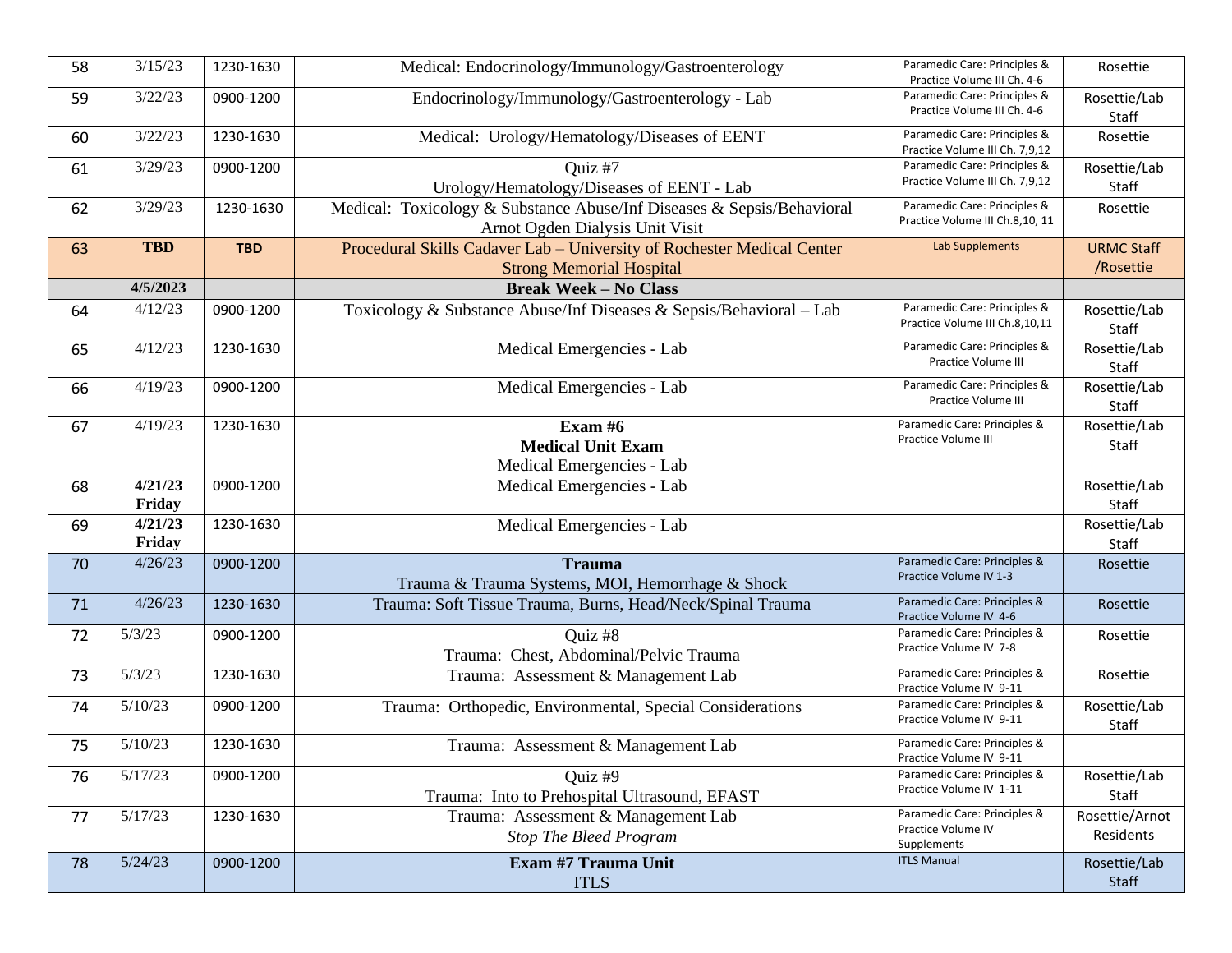| 79 | 5/24/23 | 1230-1630 | <b>ITLS</b>                                                                   | <b>ITLS Manual</b>                                    | Rosettie/Lab St       |
|----|---------|-----------|-------------------------------------------------------------------------------|-------------------------------------------------------|-----------------------|
| 80 | 5/31/23 | 0900-1200 | <b>ITLS</b>                                                                   | <b>ITLS Manual</b>                                    | Rosettie/Lab          |
|    |         |           |                                                                               |                                                       | Staff                 |
| 81 | 5/31/23 | 1230-1630 | <b>ITLS</b>                                                                   | <b>ITLS Manual</b>                                    | Rosettie/Lab          |
|    |         |           |                                                                               |                                                       | Staff                 |
| 82 | 6/7/23  | 0900-1200 | <b>ITLS Written &amp; Practical Evaluations</b>                               | <b>ITLS Manual</b>                                    | Rosettie/Lab          |
|    |         |           |                                                                               | Paramedic Care: Principles &                          | Staff                 |
| 83 | 6/14/23 | 0900-1200 | Special Considerations & Operations: Gynecology & Obstetrics                  | Practice Volume V Ch 12                               | Rosettie              |
| 84 | 6/14/23 | 1230-1630 | Special Considerations & Operations: OB/Gyn Lab                               | Paramedic Care: Principles &                          | Rosettie/Lab          |
|    |         |           |                                                                               | Practice Volume V Ch 12                               | Staff                 |
| 85 | 6/21/23 | 0900-1200 | Special Considerations & Operations: Neonatology & Pediatrics                 | Paramedic Care: Principles &<br>Practice Volume V 3 4 | Rosettie              |
| 86 | 6/21/23 | 1230-1630 | Special Considerations & Operations: Neo/Peds Lab                             | Paramedic Care: Principles &                          | Rosettie/Lab          |
|    |         |           |                                                                               | Practice Volume V 3 4                                 | Staff                 |
| 87 | 6/28/23 | 0800-1200 | <b>Neonatal Resuscitation Program (NRP)</b>                                   | <b>NRP Manual</b>                                     | Arnot NRP staff       |
| 88 | 6/28/23 | 1300-1600 | <b>Neonatal Resuscitation Program (NRP)</b>                                   | <b>NRP Manual</b>                                     | Arnot NRP staff       |
|    | 7/5/23  |           | <b>Break Week- No Class</b>                                                   |                                                       |                       |
|    | 7/12/23 |           | <b>Break Week - No Class</b>                                                  |                                                       |                       |
| 89 | 7/19/23 | 0900-1200 | Quiz $#10$                                                                    | Paramedic Care: Principles &                          | Rosettie              |
|    |         |           | Special Considerations & Operations: Geriatrics, Abuse & Assault              | Practice Volume V 5 6                                 |                       |
| 90 | 7/19/23 | 1230-1630 | Special Considerations & Operations: Geriatrics Lab                           | Paramedic Care: Principles &<br>Practice Volume V 56  | Rosettie/Lab<br>Staff |
| 91 | 7/26/23 | 0900-1200 | Special Considerations & Operations: Challenged Patient                       | Paramedic Care: Principles &                          | Rosettie              |
|    |         |           |                                                                               | Practice Volume V 78                                  |                       |
| 92 | 7/26/23 | 1230-1630 | Special Considerations & Operations: Acute Interventions for Chronic Patient  | Paramedic Care: Principles &<br>Practice Volume V 78  | Rosettie              |
| 93 | 8/2/23  | 0900-1200 | Special Considerations & Operations: Lab                                      | Paramedic Care: Principles &                          | Rosettie/Lab          |
|    |         |           |                                                                               | Practice Volume V 1-8                                 | Staff                 |
| 94 | 8/2/23  | 1230-1630 | Special Considerations & Operations: Lab                                      | Paramedic Care: Principles &                          | Rosettie/Lab          |
|    |         |           |                                                                               | Practice Volume V 1-8                                 | Staff                 |
| 95 | 8/9/23  | 0900-1200 | Quiz #11                                                                      | Paramedic Care: Principles &                          | Rosettie              |
|    |         |           | Special Considerations & Operations: Ground & Air Ambulance Operations; MCI   | Practice Volume V 9 10 11 12                          |                       |
|    |         |           | & Rescue Awareness/Operations                                                 |                                                       |                       |
| 96 | 8/9/23  | 1230-1630 | Special Considerations & Operations: Hazardous Materials & Haz Mat Lab at NYS | Paramedic Care: Principles &                          | Rosettie/DHSES        |
|    |         |           | Academy of Fire Science                                                       | Practice Volume V 13 14                               | Staff                 |
| 97 | 8/16/23 | 0900-1200 | Special Considerations & Operations: Crime Scene Awareness; Rural             | Paramedic Care: Principles &                          | Rosettie              |
|    |         |           | <b>EMS/Terrorism Acts</b>                                                     | Practice Volume V 13 14                               |                       |
| 98 | 8/16/23 | 1230-1630 | <b>Exam #8 Special Considerations/Operations</b>                              | Paramedic Care: Principles &                          | Rosettie              |
|    |         |           | Begin Capstone Field Internship (By approval only)                            | Practice Volume V 15 16                               |                       |
|    |         |           | <b>National Registry Scenarios</b>                                            |                                                       |                       |
| 99 | 8/23/23 | 0900-1200 | <b>National Registry Scenarios</b>                                            | <b>National Registry Scenarios</b>                    | Rosettie/Lab          |
|    |         |           |                                                                               |                                                       | Staff                 |